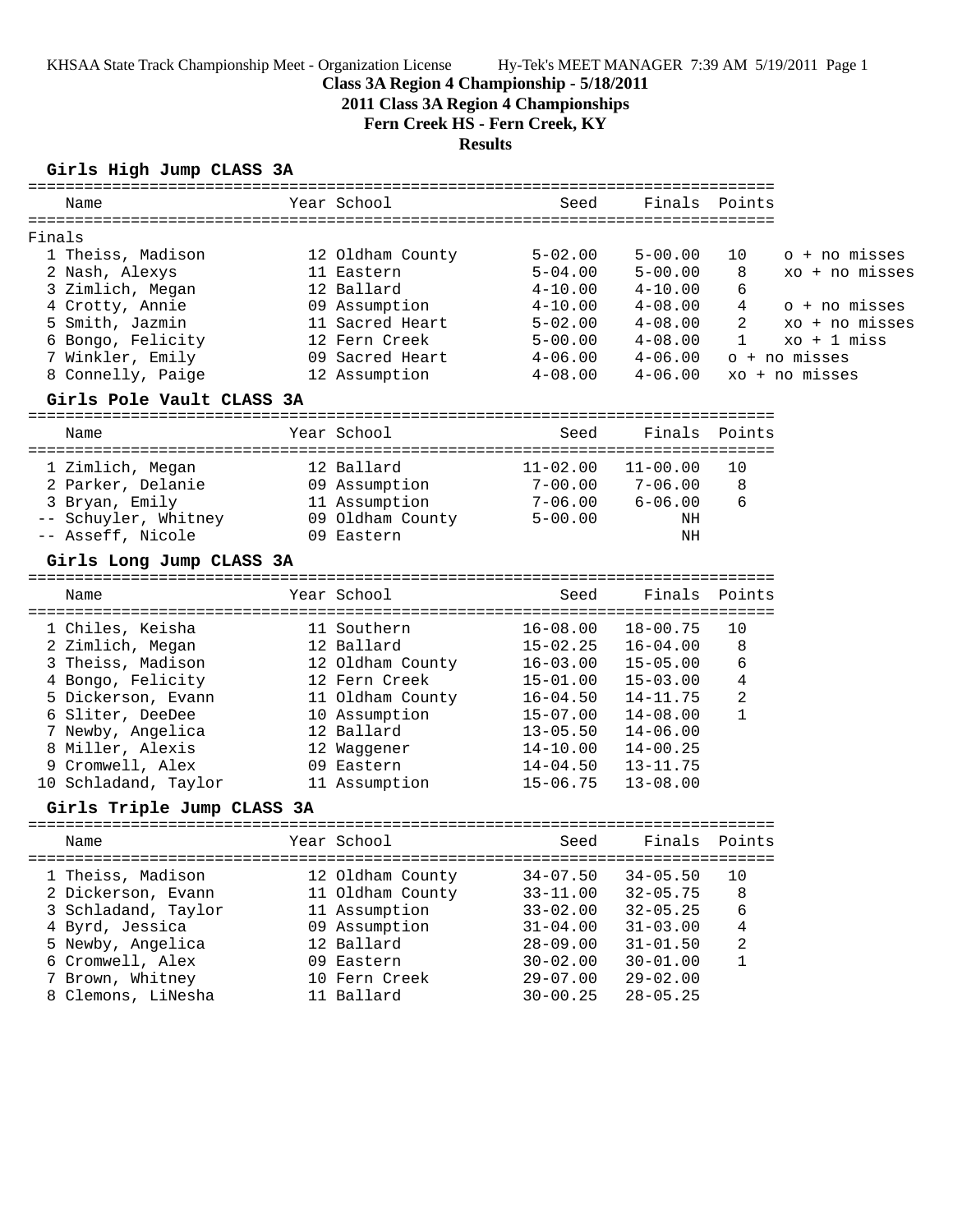KHSAA State Track Championship Meet - Organization License Hy-Tek's MEET MANAGER 7:39 AM 5/19/2011 Page 2

## **Class 3A Region 4 Championship - 5/18/2011**

**2011 Class 3A Region 4 Championships**

**Fern Creek HS - Fern Creek, KY**

# **Results**

### **Girls Shot Put CLASS 3A**

| Name                        | Year School              | Seed                      | Finals        | Points        |                       |
|-----------------------------|--------------------------|---------------------------|---------------|---------------|-----------------------|
|                             |                          |                           |               |               |                       |
| 1 Grant, Alexandria         | 11 Fern Creek            | $37 - 07.00$              | $33 - 08.00$  | 10            |                       |
| 2 Lannert, Camille          | 12 Assumption            | $35 - 06.00$              | $32 - 05.00$  | 8             |                       |
| 3 West, Autumn              | 10 Ballard               | $33 - 00.00$              | $31 - 03.00$  | 6             |                       |
| 4 Wheat, Brittney           | 09 Assumption            | $29 - 01.50$              | $28 - 08.00$  | 4             |                       |
| 5 Stillman, Dominique       | 11 Oldham County         | $30 - 09.00$              | $28 - 04.00$  | 2             |                       |
| 6 Logsdon, Brooke           | 10 Oldham County         | 27-11.00                  | $27 - 06.50$  | $\mathbf{1}$  |                       |
| 7 Ford, Fianna              | 11 Ballard               | $26 - 03.50$              | $27 - 04.75$  |               |                       |
| 8 Lindsey, Shauna           | 11 Sacred Heart          | 25-06.00                  | $24 - 11.50$  |               |                       |
| 9 Garcia, Kassandra         | 12 Fern Creek            | $19 - 08.00$              | $18 - 05.00$  |               |                       |
| Girls Discus Throw CLASS 3A |                          |                           |               |               |                       |
| Name                        | Year School              | Seed                      |               | Finals Points |                       |
| 1 Grant, Alexandria         | 11 Fern Creek            | $116 - 06$                | $108 - 06$    | 10            |                       |
| 2 Lannert, Camille          | 12 Assumption            | $108 - 10$                | $107 - 06$    | 8             |                       |
| 3 West, Autumn              | 10 Ballard               | $91 - 08$                 | $102 - 04$    | 6             |                       |
| 4 Theiss, Madison           | 12 Oldham County         | 107-11                    | $100 - 05$    | 4             |                       |
| 5 Ackles, Mallory           | 10 Oldham County         | 90-04                     | 90-08         | 2             |                       |
| 6 Kunz, Maranda             | 10 Assumption            | $96 - 04$                 | $83 - 03$     | $\mathbf{1}$  |                       |
| 7 Ford, Fianna              | 11 Ballard               | $54 - 07$                 | 64-08         |               |                       |
| 8 White, Netarra            | 09 Eastern               | 70-06                     | $55 - 01$     |               |                       |
| 9 Garcia, Kassandra         | 12 Fern Creek            | $51 - 03$                 | $48 - 08$     |               |                       |
| Boys High Jump CLASS 3A     |                          |                           |               |               |                       |
| Name                        | Year School              | Seed                      |               | Finals Points |                       |
|                             |                          |                           |               |               |                       |
| 1 Reeves, Kelvonte          | 12 Waggener              | $6 - 00.00$               | $6 - 02.00$   | 10            |                       |
| 2 Mumphery, Shazzon         | 12 Waqqener              | $6 - 02.00$               | $5 - 10.00$   | 8             |                       |
| 3 Beattie, Jocari           | 10 Eastern               | $6 - 00.00$               | $5 - 08.00$   | 6             | o + no misses         |
| 4 Swabek, Cody              | 09 Trinity               | $6 - 00.00$               | $5 - 08.00$   | 4             | $o + 1$ miss          |
| 5 Scalf, Jason              | 11 Oldham County         | $5 - 10.00$               | $5 - 08.00$   | 2             | $xo + 1 \text{ miss}$ |
| 6 Reid, Billy               | 11 Fern Creek            | $5 - 10.00$               | $5 - 06.00$   | 1             |                       |
| 7 Larson, Dallin            | 09 Oldham County 5-03.00 |                           | $5 - 04.00$   |               | xo + no misses        |
| 8 Meek, Terran              | 09 Ballard               | $5 - 06.00$               | $5 - 04.00$   |               | xxo + no misses       |
| Boys Pole Vault CLASS 3A    |                          |                           |               |               |                       |
| Name                        | Year School              | Seed                      |               | Finals Points |                       |
| 1 Riopell, Ryan             | 12 Oldham County 6-06.00 |                           | $5 - 06.00$   | 10            |                       |
| Boys Long Jump CLASS 3A     |                          |                           |               |               |                       |
| Name                        | Year School              | Seed                      | Finals Points |               |                       |
| 1 Camp, Andre               | 12 Ballard               | $21 - 02.00$ $20 - 09.25$ |               | 10            |                       |
|                             | 09 Southern              | 17-05.00 20-00.25         |               | 8             |                       |
| 2 Malone, Jawaan            | 11 Fern Creek            | $20 - 04.00$ $19 - 11.00$ |               | 6             |                       |
| 3 Reid, Billy               |                          | 19-02.50  19-10.25        |               |               |                       |
| 4 Waugh, Kyle               | 12 Oldham County         |                           |               | 4             |                       |
| 5 Spaulding, Brian          | 11 Eastern               | $20 - 01.50$              | $19 - 06.50$  | 2             |                       |